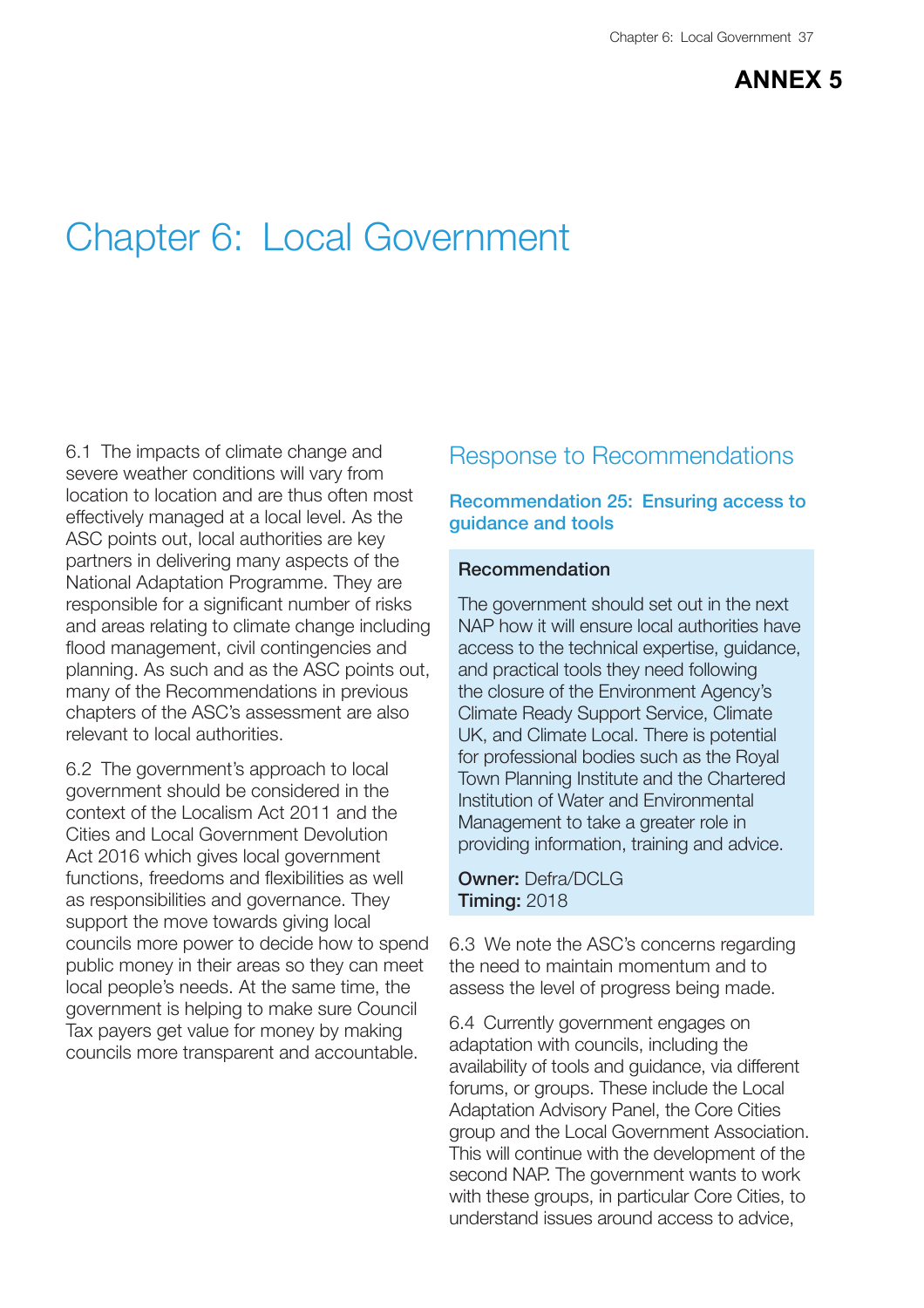guidance and tools (strategic and operational), any gaps in this knowledge base, and how it is hosted and disseminated.

6.5 Online tools and best practice for councils are available through the sites of delivery agents, such as Climate UK/London Climate Change Partnership, to enable councils to improve and develop their ability to adapt to climate change. For instance, there is a template business case available for councils.2

6.6 The Royal Town Planning Institute (RTPI) provides information, training and best practice on climate change targeted at professional planners. This includes an online training module on climate change which is open to all through its Learn portal. In 2018 it will launch a new climate change programme, providing practical advice and support to planning professionals, and others, on mitigation and adaptation. This Better Planning programme demonstrates how planning can be part of the solution to major social, economic and environmental challenges. The Chartered Institution of Water and Environmental Management also has expertise at its disposal to develop appropriate best practice and training packages on adaptation for councils.

### Recommendation 26: Reporting under the Adaptation Reporting Power

#### Recommendation

To stimulate activity and improve monitoring and evaluation, local authorities should be included within the scope of the third round of reporting under the Adaptation Reporting Power. Defra should identify the most efficient and effective means for local authorities to report on the action they are taking and the progress being made to prepare communities for climate change.

**Owner: Defra Timing: 2018** 

6.7 Following a public consultation, local councils were considered outside the scope of the second round of adaptation reporting as part of the Adaptation Reporting Power.

6.8 The government's approach to adaptation reporting in the third round, including which parties will be invited to participate and how they will report will be subject to consultation. However, we will be mindful of the need to minimise burdens to local councils in the context of their current responsibilities for addressing climate risks.

 $2$  https://www.local.gov.uk/sites/default/files/documents/climateready-councils-bu-351.pdf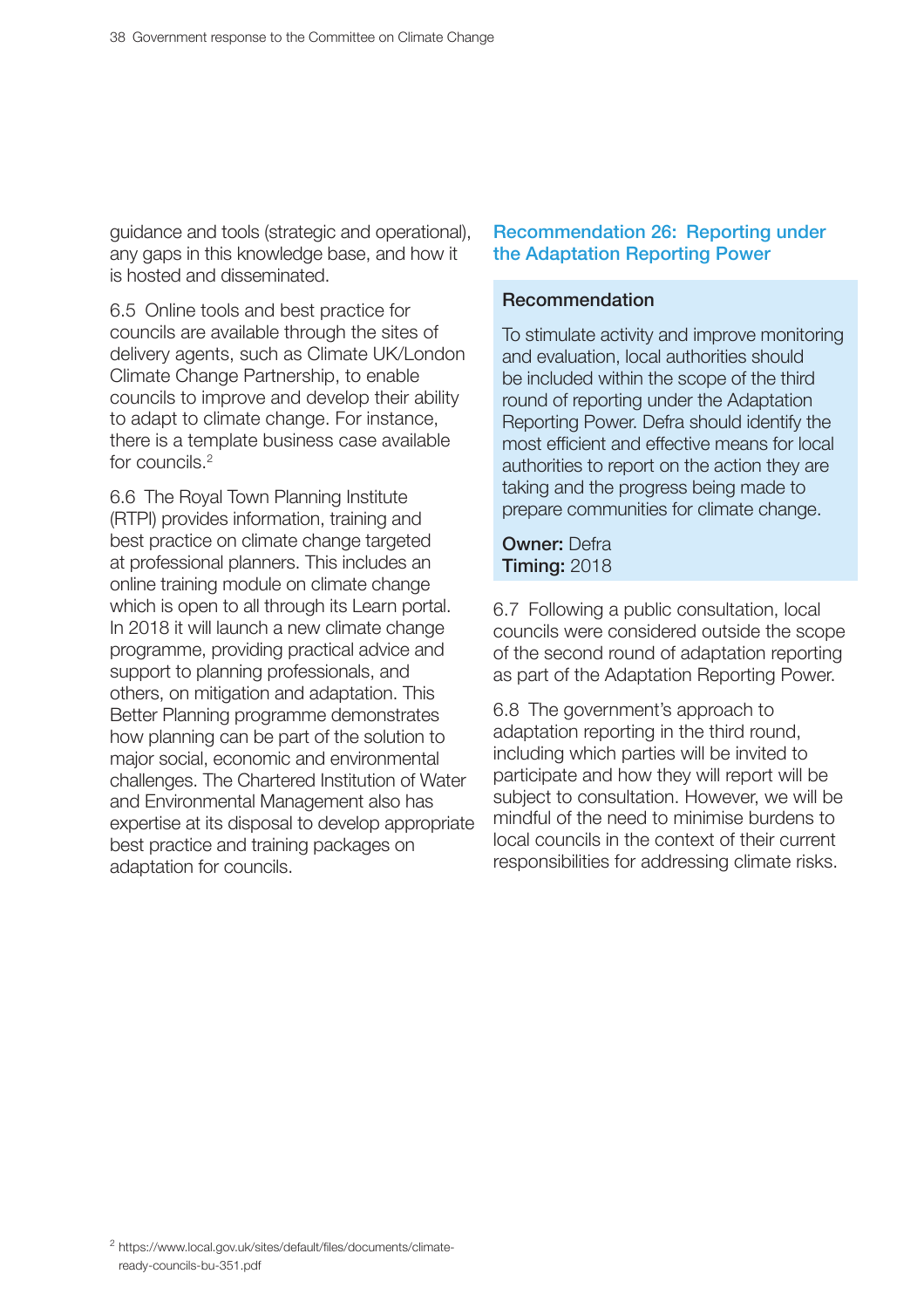# Recommendation 27: Sub-national approaches to climate change adaptation

## Recommendation

The next NAP should develop stronger sub-national approaches to climate change adaptation that promote business and infrastructure resilience, healthy communities, and investment in natural capital. For example, there is the opportunity to build on current arrangements and work with London and the core city regions, the metro mayors, and the Local Enterprise and Local Nature Partnerships.

# Owner: Defra **Timing: 2018**

6.9 In consideration of the risks set out in the 2017 CCRA the government will assess the need for sub-national approaches and how they might be taken forward, drawing on existing support materials and resources. We are engaging with Core Cities, the Greater London Authority and London Councils/the London Environment Directors Network to consider developing sub-national approaches which are necessary due to the local spatial scale of climate impacts, managing resources, and local priorities.

# **Becommendation 28: Effectiveness of the** land use planning system

# Recommendation

The government should review the effectiveness of the land-use planning system in achieving reductions in greenhouse gas emissions from buildings and transport, and enhancing the resilience of communities and the built environment to the impacts of climate change. The review should consider both strategic and local land-use allocation, and building and infrastructure design.

# Owner: DCLG **Timing: 2019**

6.10 The government agrees that the planning system has an important role to play in meeting the challenge of climate change. However, it does not agree that it is necessary to carry out a specific review of this nature. Planning policy and legislation already sets a clear expectation that local planning authorities will take account of climate change and seek to mitigate and adapt to its impacts.

6.11 There is a statutory requirement under section 19(1A) of the Planning and Compulsory Purchase Act 2004 for local planning authorities to include policies in their local plan designed to contribute to the mitigation of, and adaptation to, climate change.